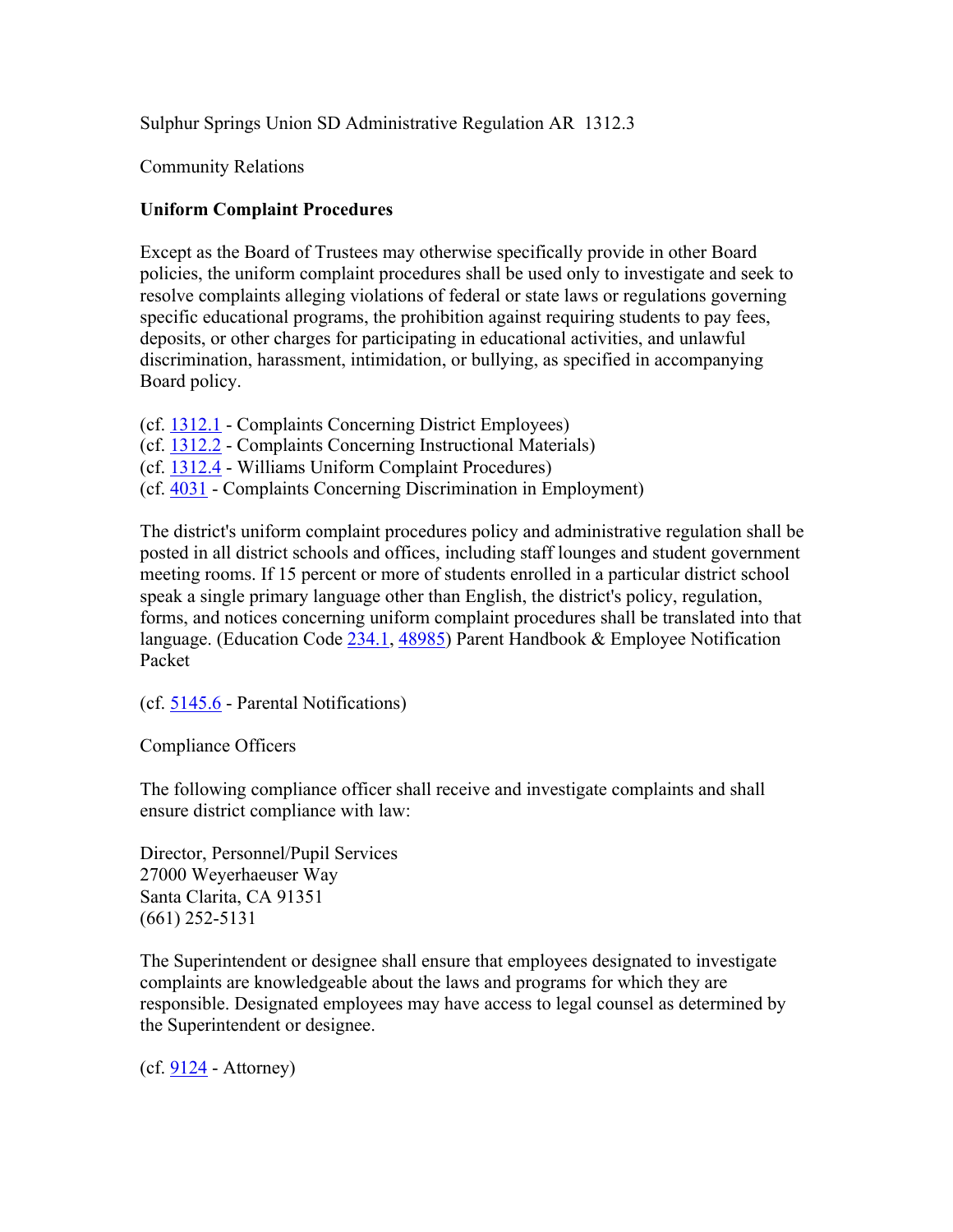## **Notifications**

The Superintendent or designee shall annually provide written notification of the district's uniform complaint procedures to students, employees, parents/guardians, and other interested parties. (Education Code 262.3, 49013; 5 CCR 4622) Annual Employee Notification Packet and Student Handbook

(cf. 0420 - School Plans/Site Councils) (cf. 1220 - Citizen Advisory Committees) (cf. 3260 - Fees and Charges) (cf. 4112.9/4212.9/4312.9 - Employee Notifications) (cf. 5145.6 - Parental Notifications)

The notice shall:

1. Identify the person(s), position(s), or unit(s) responsible for receiving complaints

2. Advise the complainant of any civil law remedies that may be available to him/her under state or federal discrimination laws, if applicable

3. Advise the complainant of the appeal process, including, if applicable, the complainant's right to take a complaint directly to the California Department of Education (CDE) or to pursue remedies before civil courts or other public agencies

4. Include statements that:

a. The district has the primary responsibility to ensure compliance with applicable state and federal laws and regulations governing educational programs.

b. The complaint review shall be completed within 60 calendar days from the date of receipt of the complaint unless the complainant agrees in writing to an extension of the timeline.

c. A complaint alleging unlawful discrimination, harassment, intimidation, or bullying must be filed not later than six months from the date it occurred, or six months from the date the complainant first obtained knowledge of the facts of the alleged discrimination, harassment, intimidation, or bullying.

d. The complainant has a right to appeal the district's decision to the CDE by filing a written appeal within 15 calendar days of receiving the district's decision.

e. The appeal to the CDE must include a copy of the complaint filed with the district and a copy of the district's decision.

f. Copies of the district's uniform complaint procedures are available free of charge.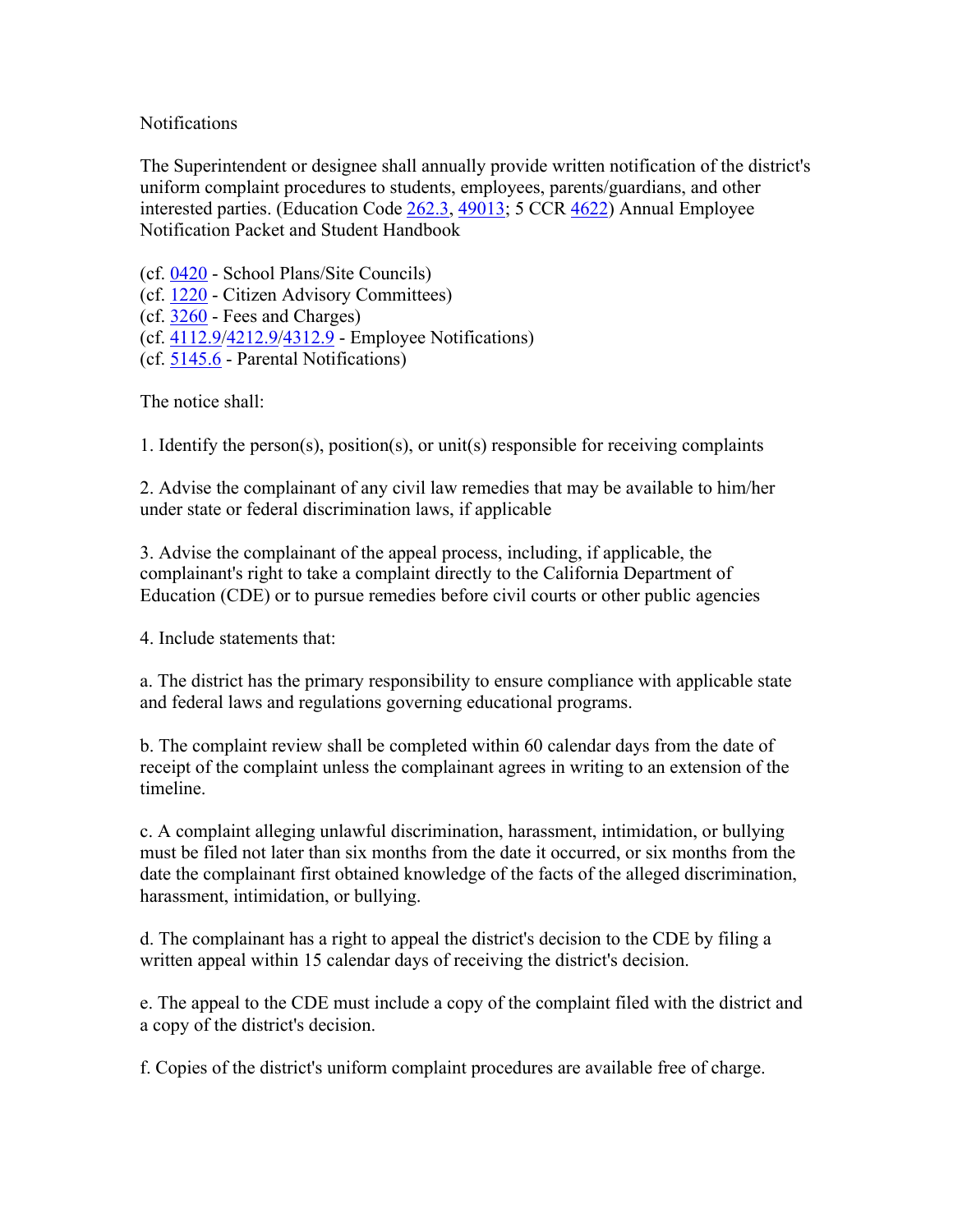## Procedures

All complaints shall be investigated and seek to resolve claim within 60 calendar days of the district's receipt of the complaint.  $(5 CCR 4631)$ 

Compliance officers shall maintain a record of each complaint and subsequent related actions, including all information required for compliance with 5 CCR 4631 and 4633.

All parties involved in allegations shall be notified when a complaint is filed, when a complaint meeting or hearing is scheduled, and when a decision or ruling is made.

Step 1: Filing of Complaint

Any individual, public agency, or organization may file a written complaint of the district's alleged noncompliance with federal or state laws or regulations governing educational programs. (5 CCR 4630)

A complaint concerning unlawful discrimination, harassment, intimidation, or bullying may be filed only by a person who alleges that he/she personally suffered unlawful discrimination, harassment, intimidation, or bullying or by a person who believes that an individual or any specific class of individuals has been subjected to it. The complaint shall be initiated no later than six months from the date when the alleged discrimination, harassment, intimidation, or bullying occurred, or six months from the date when the complainant first obtained knowledge of the facts of the alleged discrimination, harassment, intimidation, or bullying. However, upon written request by the complainant, the Superintendent or designee may extend the filing period for up to 90 calendar days. (5 CCR 4630)

A complaint alleging noncompliance with the law regarding the prohibition against requiring students to pay student fees, deposits, and charges may be filed anonymously if the complaint provides evidence or information leading to evidence to support an allegation of noncompliance. (Education Code 49013)

The complaint shall be presented to the compliance officer who shall maintain a log of complaints received, providing each with a code number and a date stamp.

If a complainant is unable to put a complaint in writing due to conditions such as a disability or illiteracy, district staff shall assist him/her in the filing of the complaint. (5 CCR 4600)

Step 2: Mediation

Within three business days of receiving the complaint, the compliance officer may informally discuss with all the parties the possibility of using mediation. If the parties agree to mediation, the compliance officer shall make all arrangements for this process.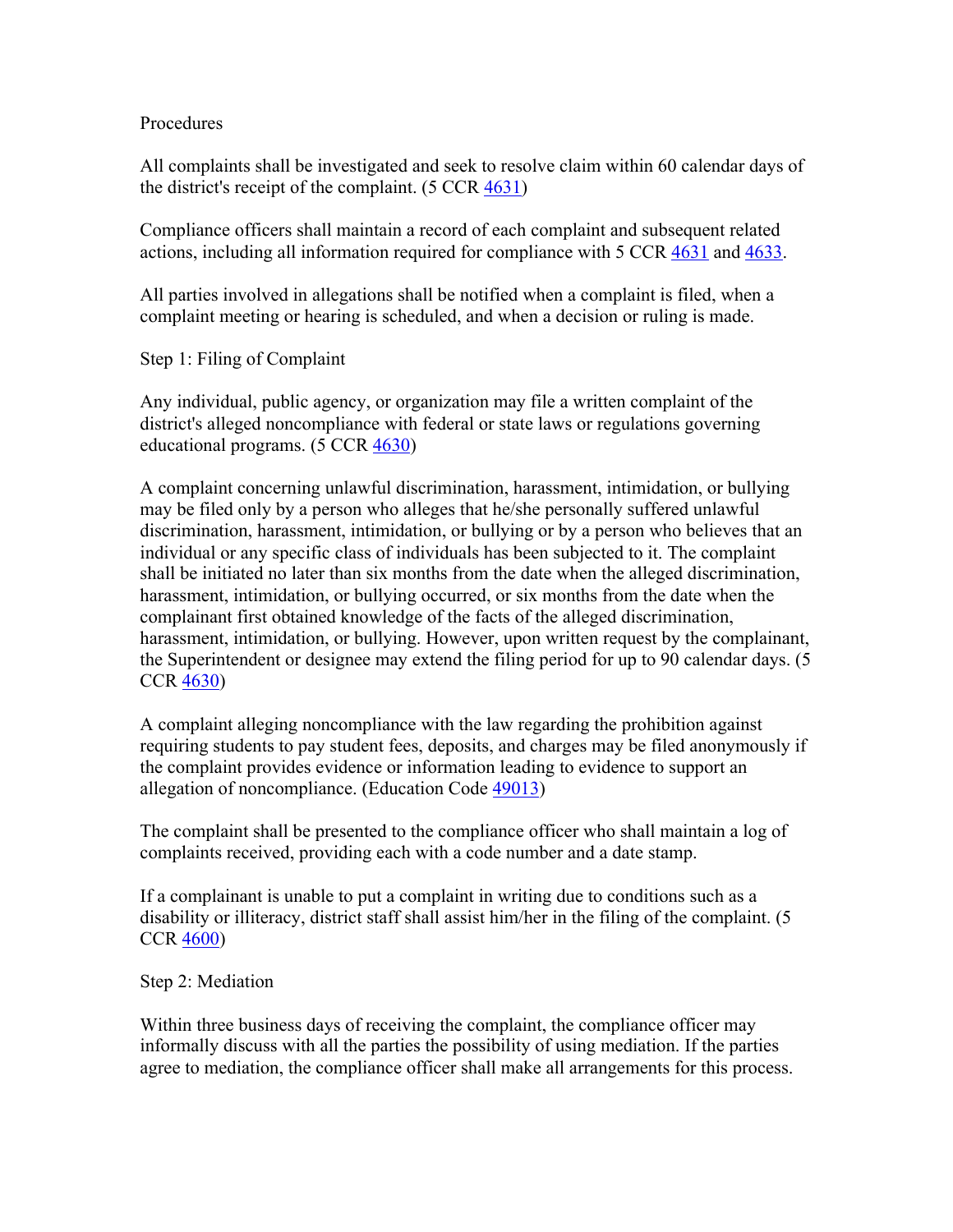Before initiating the mediation of a complaint alleging discrimination, harassment, intimidation, or bullying, the compliance officer shall ensure that all parties agree to make the mediator a party to related confidential information.

If the mediation process does not resolve the problem within the parameters of law, the compliance officer shall proceed with his/her investigation of the complaint.

The use of mediation shall not extend the district's timelines for investigating and sought after resolution of the complaint unless the complainant agrees in writing to such an extension of time.  $(5 \text{ CCR } \frac{4631}{100})$ 

Step 3: Investigation of Complaint

Within 10 calendar days of receiving the complaint, the compliance officer shall provide the complainant and/or his/her representative an opportunity to present the complaint and any evidence, or information leading to evidence, to support the allegations in the complaint. The compliance officer also shall collect all documents and interview all witnesses with information pertinent to the complaint.

A complainant's refusal to provide the district's investigator with documents or other evidence related to the allegations in the complaint, failure or refusal to cooperate in the investigation, or engagement in any other obstruction of the investigation may result in the dismissal of the complaint because of a lack of evidence to support the allegation. (5 CCR 4631)

In accordance with law, the district shall provide the investigator with access to records and other information related to the allegation in the complaint and shall not in any way obstruct the investigation. Failure or refusal of the district to cooperate in the investigation may result in a finding based on evidence collected that a violation has occurred and in the imposition of a remedy in favor of the complainant. (5 CCR 4631)

## Step 4: Response

Within 30 calendar days of receiving the complaint, the compliance officer shall prepare and send to the complainant a written report of the district's investigation and decision, as described in Step #5 below. If the complainant is dissatisfied with the compliance officer's decision, he/she may, within five business days, file his/her complaint in writing with the Board.

The Board may consider the matter at its next regular Board meeting or at a special Board meeting convened in order to meet the 60-day time limit within which the complaint must be answered. The Board may decide not to hear the complaint, in which case the compliance officer's decision shall be final.

If the Board hears the complaint, the compliance officer shall send the Board's decision to the complainant within 60 calendar days of the district's initial receipt of the complaint or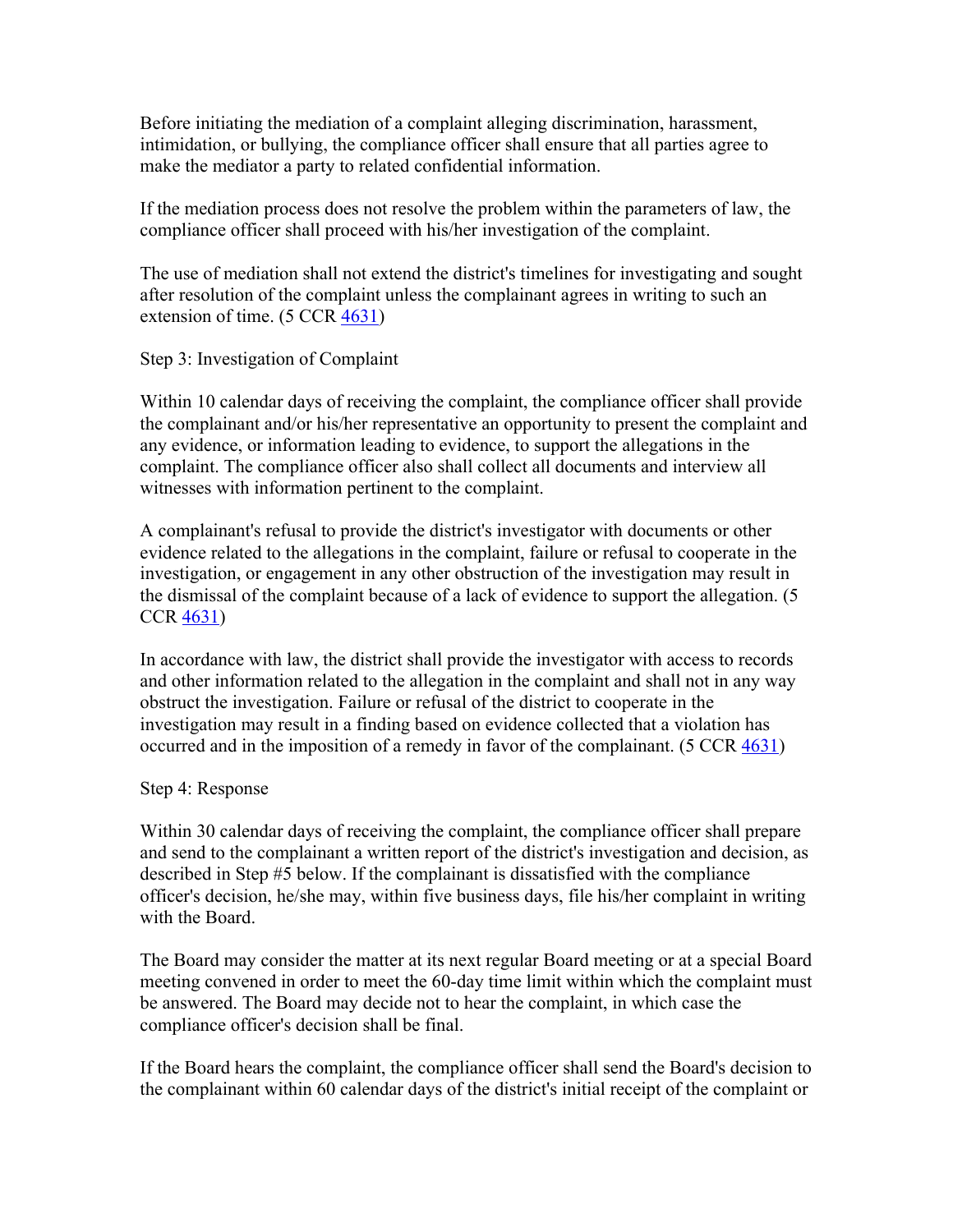within the time period that has been specified in a written agreement with the complainant.  $(5 CCR 4631)$ 

Step 5: Final Written Decision

The district's decision shall be in writing and sent to the complainant. (5 CCR 4631)

The district's decision shall be written in English and, when required by Education Code 48985, in the complainant's primary language.

For all complaints, the decision shall include: (5 CCR 4631)

- 1. The findings of fact based on the evidence gathered
- 2. The conclusion(s) of law
- 3. Disposition of the complaint
- 4. Rationale for such disposition
- 5. Corrective actions, if any are warranted

6. Notice of the complainant's right to appeal the district's decision within 15 calendar days to the CDE and procedures to be followed for initiating such an appeal

In addition, any decision concerning a discrimination, harassment, intimidation, or bullying complaint based on state law shall include a notice that the complainant must wait until 60 calendar days have elapsed from the filing of an appeal with the CDE before pursuing civil law remedies. (Education Code 262.3)

If investigation of a complaint results in discipline to a student or an employee, the decision shall simply state that effective action was taken and that the student or employee was informed of district expectations. The report shall not give any further information as to the nature of the disciplinary action.

If a complaint alleging noncompliance with the laws regarding student fees, deposits, and other charges is found to have merit, the district shall provide a remedy to all affected students and parents/guardians, which, where applicable, shall include reasonable efforts to ensure full reimbursement to them. (Education Code 49013)

Appeals to the California Department of Education

If dissatisfied with the district's decision, the complainant may appeal in writing to the CDE. (Education Code 49013; 5 CCR 4632)

The complainant shall file his/her appeal within 15 calendar days of receiving the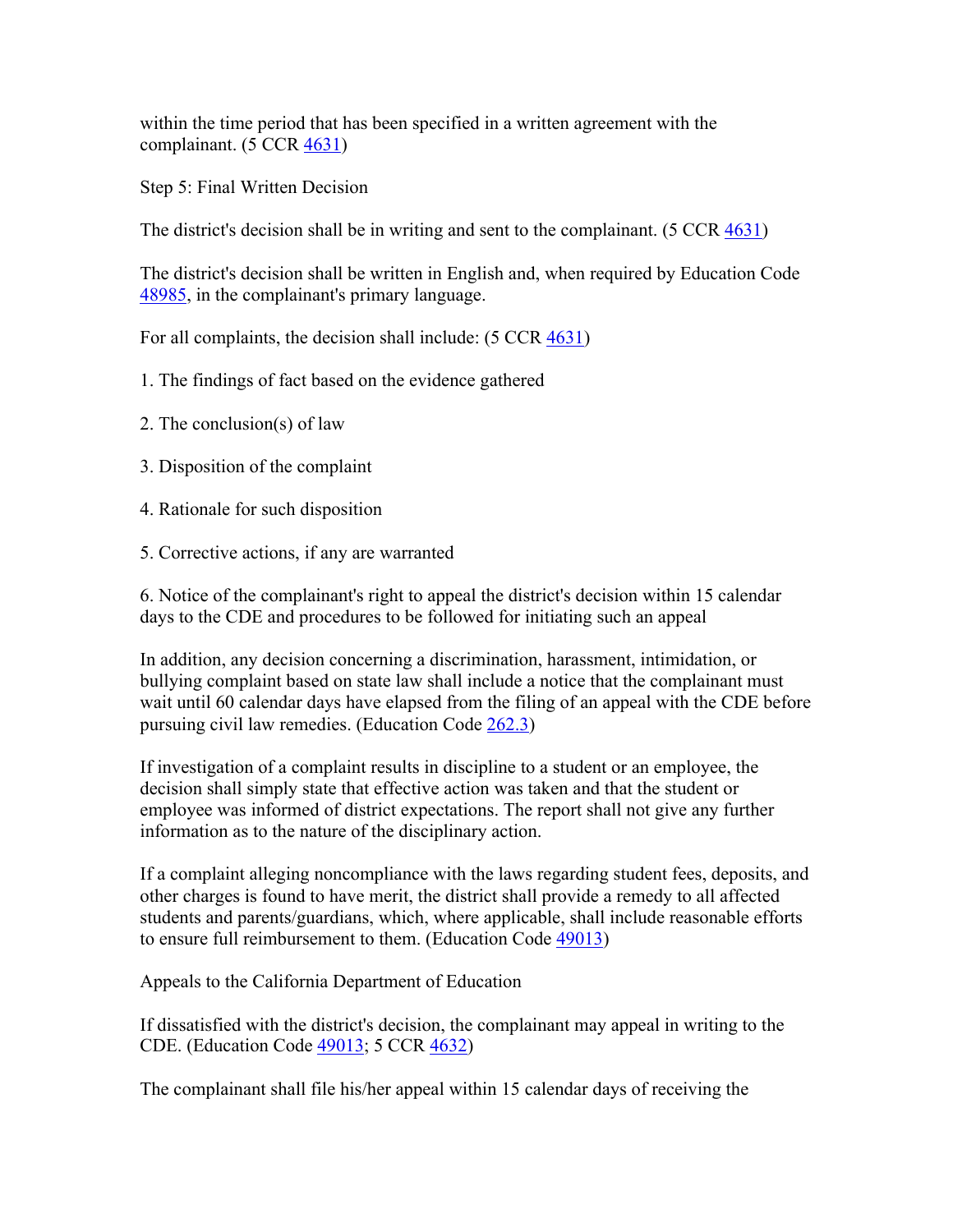district's decision and the appeal shall specify the basis for the appeal of the decision and whether the facts are incorrect and/or the law has been misapplied. The appeal shall be accompanied by a copy of the locally filed complaint and a copy of the district's decision. (5 CCR 4632)

Upon notification by the CDE that the complainant has appealed the district's decision, the Superintendent or designee shall forward the following documents to the CDE: (5 CCR 4633)

1. A copy of the original complaint

2. A copy of the decision

3. A summary of the nature and extent of the investigation conducted by the district, if not covered by the decision

4. A copy of the investigation file including, but not limited to, all notes, interviews, and documents submitted by the parties and gathered by the investigator

5. A report of any action taken to resolve the complaint

6. A copy of the district's uniform complaint procedures

7. Other relevant information requested by the CDE

The CDE may directly intervene in a complaint without waiting for action by the district when one of the conditions listed in 5 CCR 4650 exists, including when the district has not taken action within 60 calendar days of the date the complaint was filed with the district. (5 CCR 4650)

Civil Law Remedies

A complainant may pursue available civil law remedies outside of the district's complaint procedures. Complainants may seek assistance from mediation centers or public/private interest attorneys. Civil law remedies that may be imposed by a court include, but are not limited to, injunctions and restraining orders.

For complaints alleging discrimination, harassment, intimidation, and bullying based on state law, a complainant shall wait until 60 calendar days have elapsed from the filing of an appeal with the CDE before pursuing civil law remedies, provided the district has appropriately and in a timely manner apprised the complainant of his/her right to file a complaint in accordance with 5 CCR 4622. The moratorium does not apply to injunctive relief and to discrimination complaints based on federal law. (Education Code 262.3)